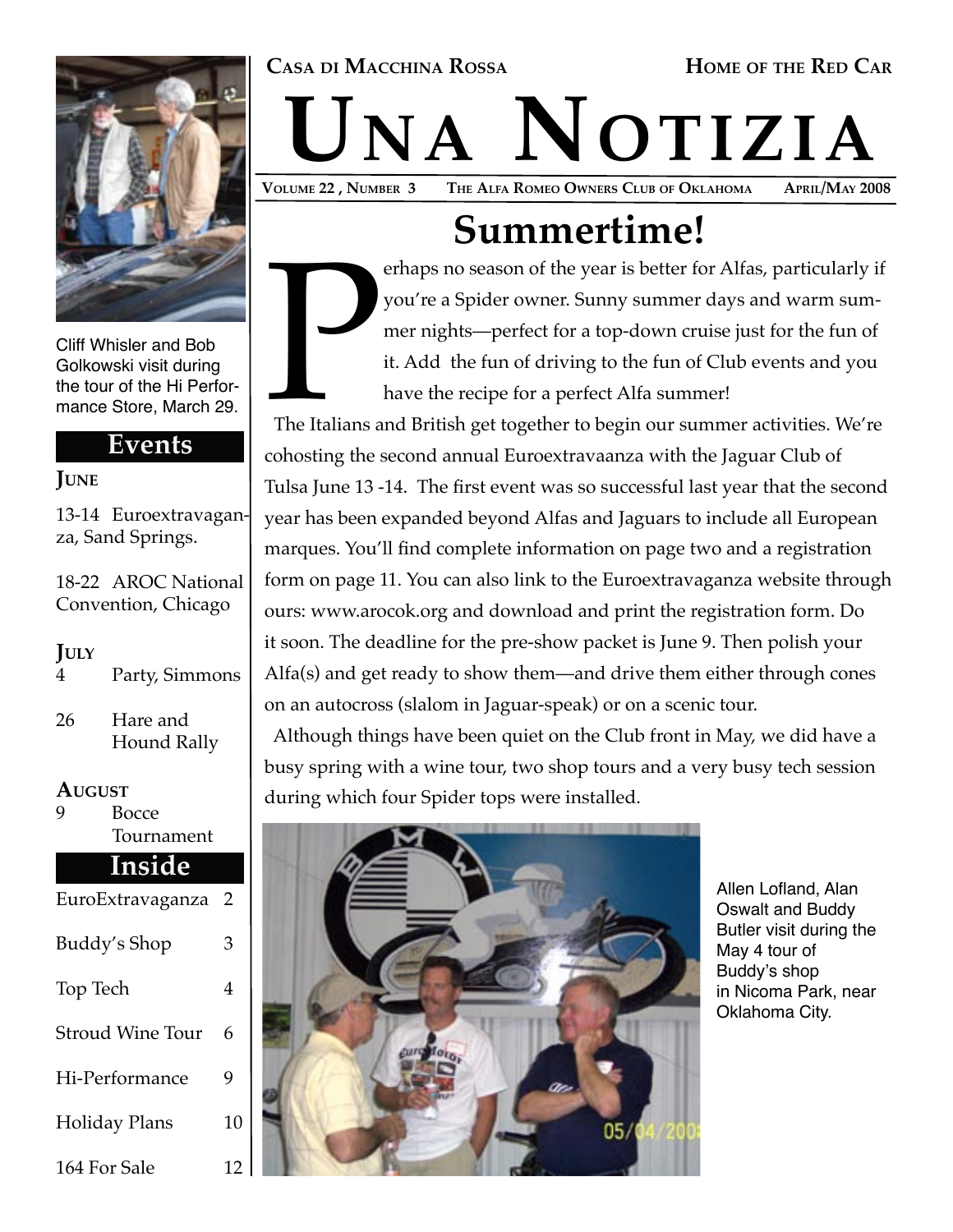## *Get your Alfa ready to shine in Sand Springs*

and ending wi<br>ner, the second<br>car and motorc<br>sponsors with<br>be non-stop ca<br>Euroextravag<br>efitting the Shr<br>deadline for sh<br>package (\$50.0 Beginning with the Friday night tailgate party and ending with the Saturday night awards dinner, the second annual EuroMotor Extravaganza, a car and motorcycle show, which AROCOK cosponsors with the Tulsa Jaguar Club, promises to be non-stop car fun.

 Euroextravaganza 2008 is a charity event, benefitting the Shriners Transportation Fund. The deadline for show packages is June 9. The show package (\$50.00) includes one car or motorcycle registration, one autocross entry and one t-shirt.

 You can also register for the car show only and/ or the autocross only. All registrations include one ticket to the awards banquet at Chastain's Casual Cafe in downtown Sand Springs.

Here is the schedule of events:

#### **FRIDAY, JUNE 13**

•3:00 p.m. Hotel check in begins at the Hampton Inn, 7852 W Parkway Blvd, (Exit 81st West Ave

> **Autocross: Jaguar style (also called a Slalom)**

around<br>ganza, y<br>become<br>The Jun<sub>u</sub><br>ing lot o<br>accordir<br>tioned c<br>This m<br>differen If you're ready to jump in your Alfa and take off around the autocross course during EuroExtravaganza, you might want to slow down enough to become familiar with the Jaguar Club Slalom. The June 14 event, to be run in the K-Mart parking lot on Charles Page Boulevard, will be run according on a Jaguar North America Club sanctioned course.

 This means that each of the three laps is run in a different configuration:

from Highway 412) Sand Springs. Special room rates available.

•4:30 p.m. Registration begins. Front room of the Hampton Inn.

•6:30 p.m. Tailgate party. Hampton Inn parking lot.

#### **SATURDAY, JUNE 14**

•8:00 - 10:00 a.m. Registration and setup, downtown Sand Springs. Around the triangle.

•10:00 a.m. - 1:00 p.m. Participants choice judging.

•1:30 p.m. - 4:00 p.m. Autocross in K-Mart parking lot, Charles Page Blvd. Or self-guided tour of Coyote Trail, Keystone Dam, Osage Hills.

•7:30 p.m. Catered awards dinner, Sand Springs Home.

 You can register by going to our website www.arocok.org and clicking on a link to the event website.

- •The second lap is a figure-eight.
- •The third lap, also called "hot lap," is an oval.

 Drivers start from a standing start and must finish by stopping inside the designated area. Penalties are assessed at two seconds per cone; failure to stop within the designated area or to complete the course in its three-lap layout will result in being disqualified for that attempt.

 Each entrant will be allowed five attempts and the fastest attempt counts towards the final results.

 Information from: *http://www.eumoex.com/new\_ page\_2.htm*



•The first lap is an hour-glass.

One member of the Keith Kelly and Patrick Kelly racing team slaloms during EuroExtravaganza 2007.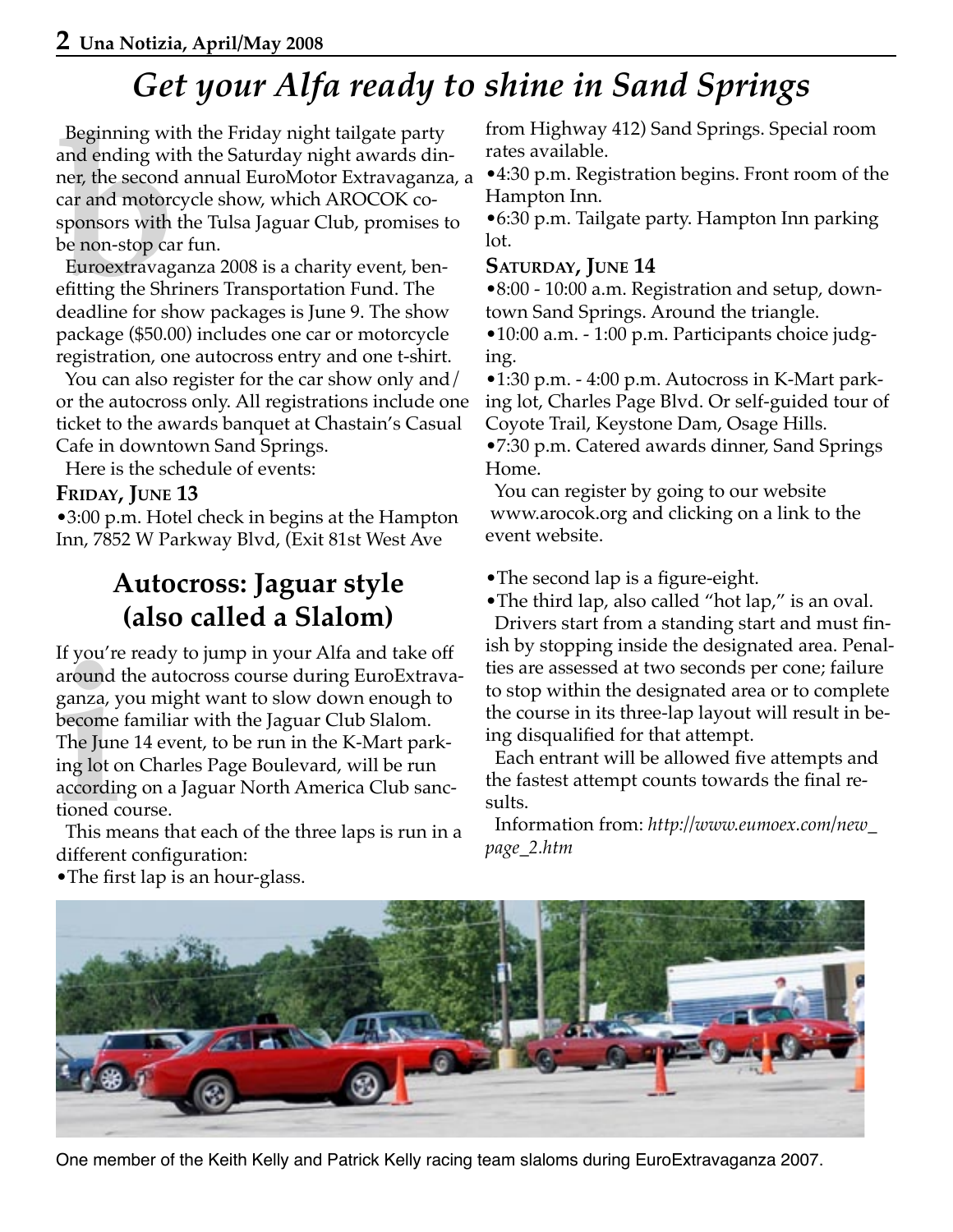# $\bf A$   $\bf Day$  at  $\bf Buddy's$  A Mini-Cooper, an Alfa Spider and a Fiat in the parking

Story and photos by Wayne and Judy Hunteman<br>About eighteen Alfa enthusiasts<br>and four Fiat enthusiasts attended<br>Buddy Butler's get together at his<br>shop in Nicoma Park, May 14.<br>Two couples from Wichita, Kansas<br>showed up with About eighteen Alfa enthusiasts and four Fiat enthusiasts attended Buddy Butler's get together at his shop in Nicoma Park, May 14.

 Two couples from Wichita, Kansas showed up with their Fiats. The Loflands and the Wagoners drove their Fiats down to join with us and enjoy the day and Italian cars.

Buddy enjoyed showing us his

shop and all of his restored cars and motorcycles. He had some excellent examples of his workmanship and displayed his work in progress projects. His clean shop and his projects made all of us begin thinking about what all we needed to do to our cars. We talked Italian cars and parts for about an hour and half and then the hungry ones of us started leaving for Primo's for some Italian food. We left some behind still talking about cars —mainly Russ—but he got the message when the parking lot was almost empty.

 Everyone but two went to Primo's where we continued discussions about Alfas, Fiats, motorcycles, racing, sailing, Alfas, Fiats, painting, Alfas and Fiats. The food arrived and the conversation died down some but then started back up again on different topics such as painting Alfas and Fiats.

 A good time was had by all attendees and emails were exchanged and ideas about a future get together. We left with a wave of hands and the sounds of Alfas leaving the parking lot till next time.





Buddy Butler and Allen Lofland visit during the tour of Buddy's shop.



Russ Neely and David **Simmons** admire the motorcycle collection.



The tour group pauses for a group photo before heading to dinner at an Italian restaurant.

lot at Buddy Butler's shop.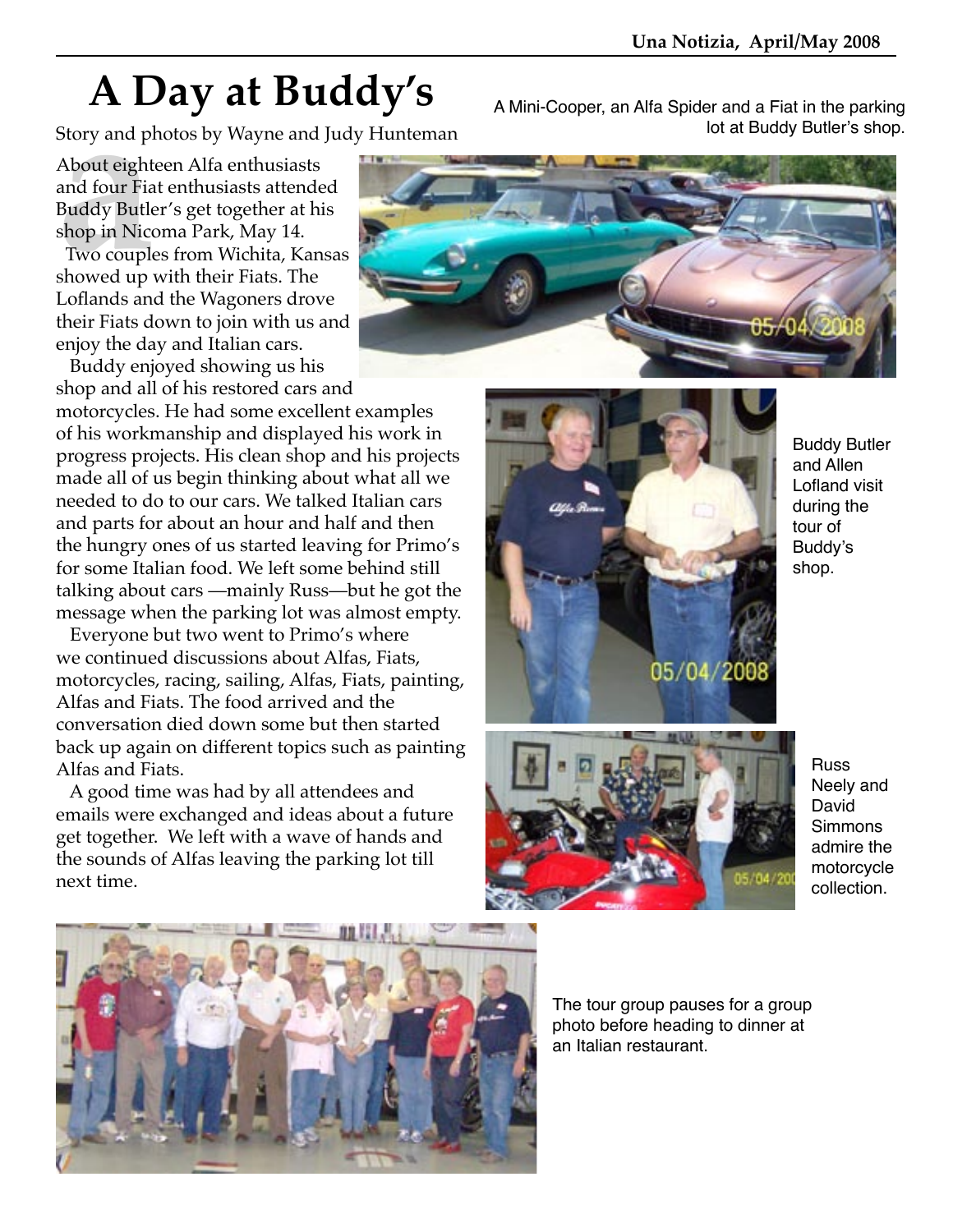#### **4 Una Notizia, April/May 2008**



Allen Lofland visits with Alan Oswalt and Buddy Butler in front of the BMW motorcycle sign.

John DiMaggio talks to Harold Tompkins during the tour of Buddy Butler's shop May 4.





John and Rose DiMaggio enjoy dinner at Primo's after the shop tour.

# **Topping it Off: Installing Spider tops**

A beautiful spring day, a group of Spiders—the perfect formula for fun. But Saturday, April 26 was educational for a group of Spider owners learning to put tops on their cars.

A beautiful<br>perfect form<br>was educati<br>learning to p<br>The day wa<br>into the "bau<br>fit, removing<br>four Alfas w The day was a long one, full of cramming bodies into the "back seat" of Spiders, stretching tops to fit, removing and installing various pieces, but four Alfas went home looking good with new tops.

 Thanks to all the helpers: Jamie Perlingiere, James Perlingiere, David Hyman, Alan Oswalt, David Simmons and Dean Mandlebaum.



Jamie Perlingiere arrives in Richard Allen's Spider, one of the candidates for a new top.



Jamie Perlingiere helps Dean Mandlebaum and David Simmons remove the top from David Hyman's Spider



Jamie Perlingiere answers a question as he prepares to remove a Spider top.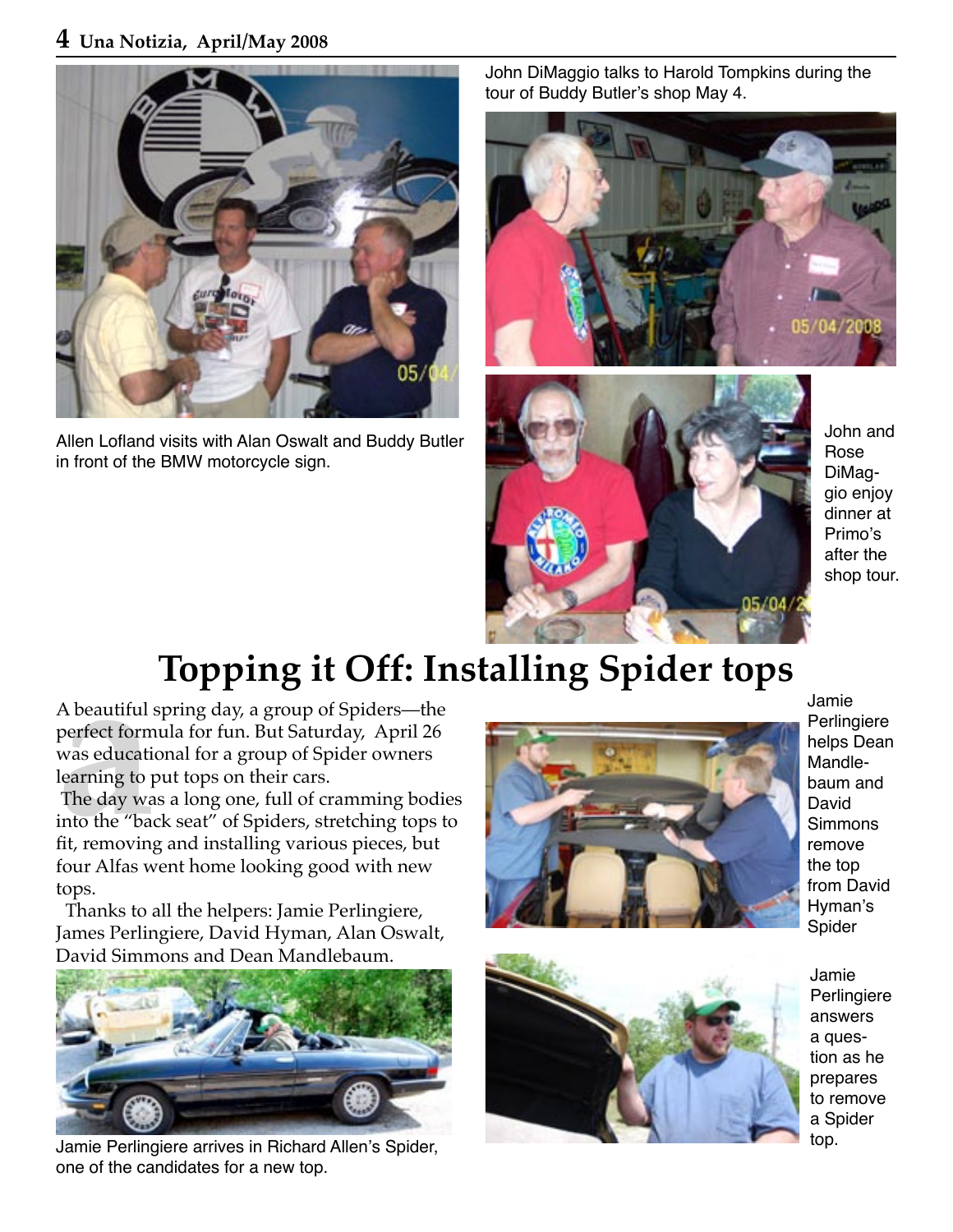



Tissue paper from the new top covers the trunk area of a Spider as David Simmons and James Perlingiere concentrate on their job.



Sometimes the job takes a lot of Alfisti Power: Dean Mandlebaum, David Hyman, David Simmons and James Perlingiere watch as Jamie Perlingiere stands in Eileen Simmons' Spider during the top-installation process.



Alan Oswalt and James Perlingiere take a respite from top installation duties as they watch David Simmons and Jamie Perlingiere work on the top for Jamie's Spider.



Dean Mandlebaum and David Hyman watch Alan Oswalt perform another step in the top installation process.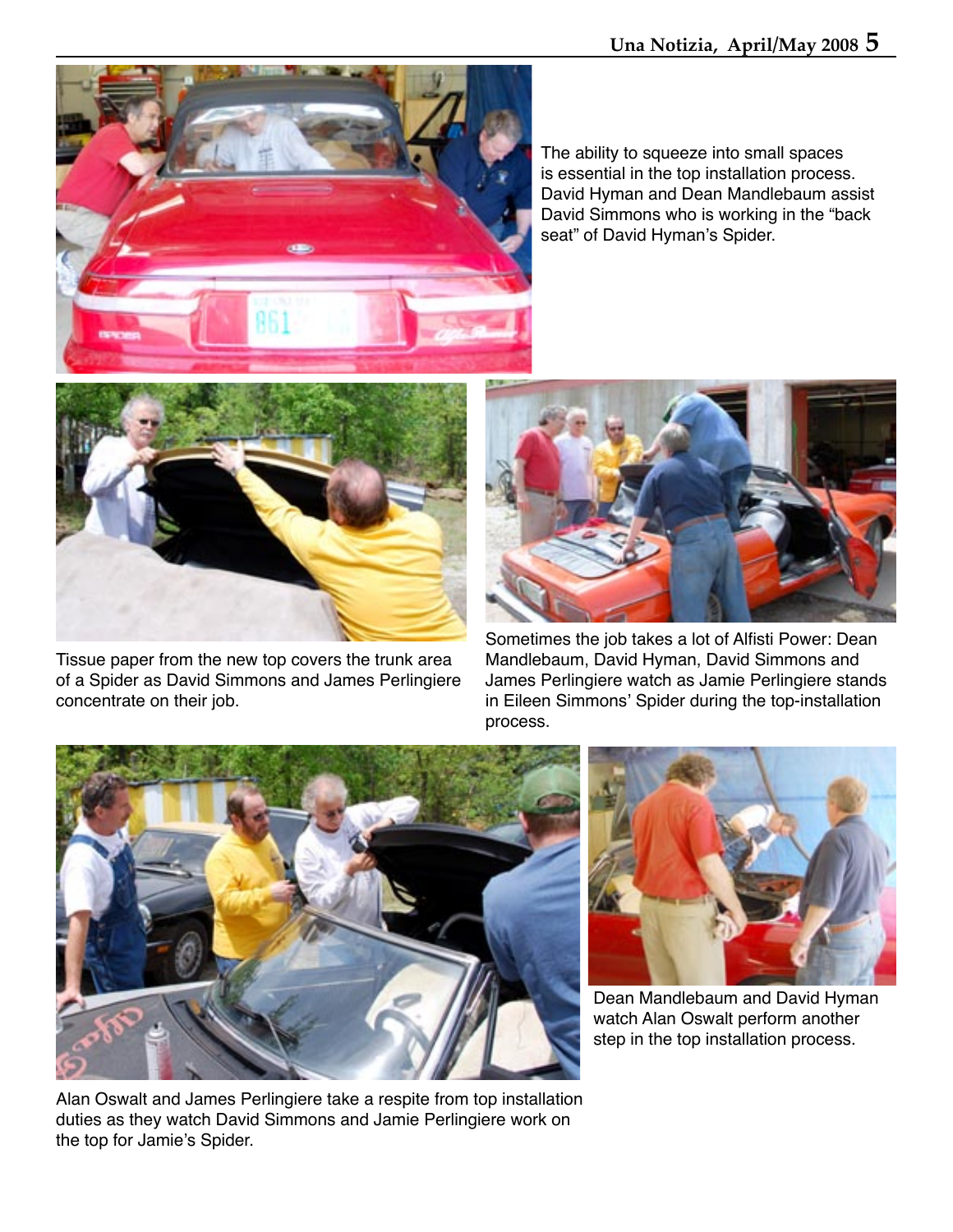# **Touring Oklahoma Wine Country**

The words "Oklahoma" and "wine country"<br>
aren't exactly synonymous, but among the fa<br>
Oklahoma Alfisti learned during April 12 tou<br>
of Stroud wineries is that Lincoln County, Ok<br>
homa is on the verge of becoming a major wi aren't exactly synonymous, but among the facts Oklahoma Alfisti learned during April 12 tour of Stroud wineries is that Lincoln County, Oklahoma is on the verge of becoming a major wine producing area.

 The Tulsa-area group met in Sapulpa to begin their leg of the wine tour. Instead of traveling I-44 to Stroud, the group decided to cruise down Route 66 towards the first stop the Rock Cafe and lunch. April 12 was a wonderful spring day, bright, sunny and cool. The Alfa caravan traveled down Route 66 and arrived at the Rock Cafe slightly ahead of schedule. We parked our Alfas in the parking lot and went inside to enjoy the famous food and to visit.

Carol and Dean Mandelbaum check out the Rock Cafe menu, included as part of a newspaper.





Tulsa-area Alfisti meet under the clock in a downtown Sapulpa park to begin the April 12 wine tour to Stroud. Back row: Bob Golkowski, Jonathan Hyman, Dean Mandlebaum, Jamie Perlingiere, David Hyman, Alan Oswalt. Second row: Tobie Hyman, Carol Mandlebaum, David Simmons. Front Row: Autumn Perlingiere, Julie Perlingiere, Eileen Simmons. Oklahoma City Alfisti Garry Stotts and Sherry Evans met the group at their first stop, the Rock Cafe on Route 66. (Photo by James Perlingiere)



David Hyman and Alan Oswalt's Spider grace the Rock Cafe parking lot.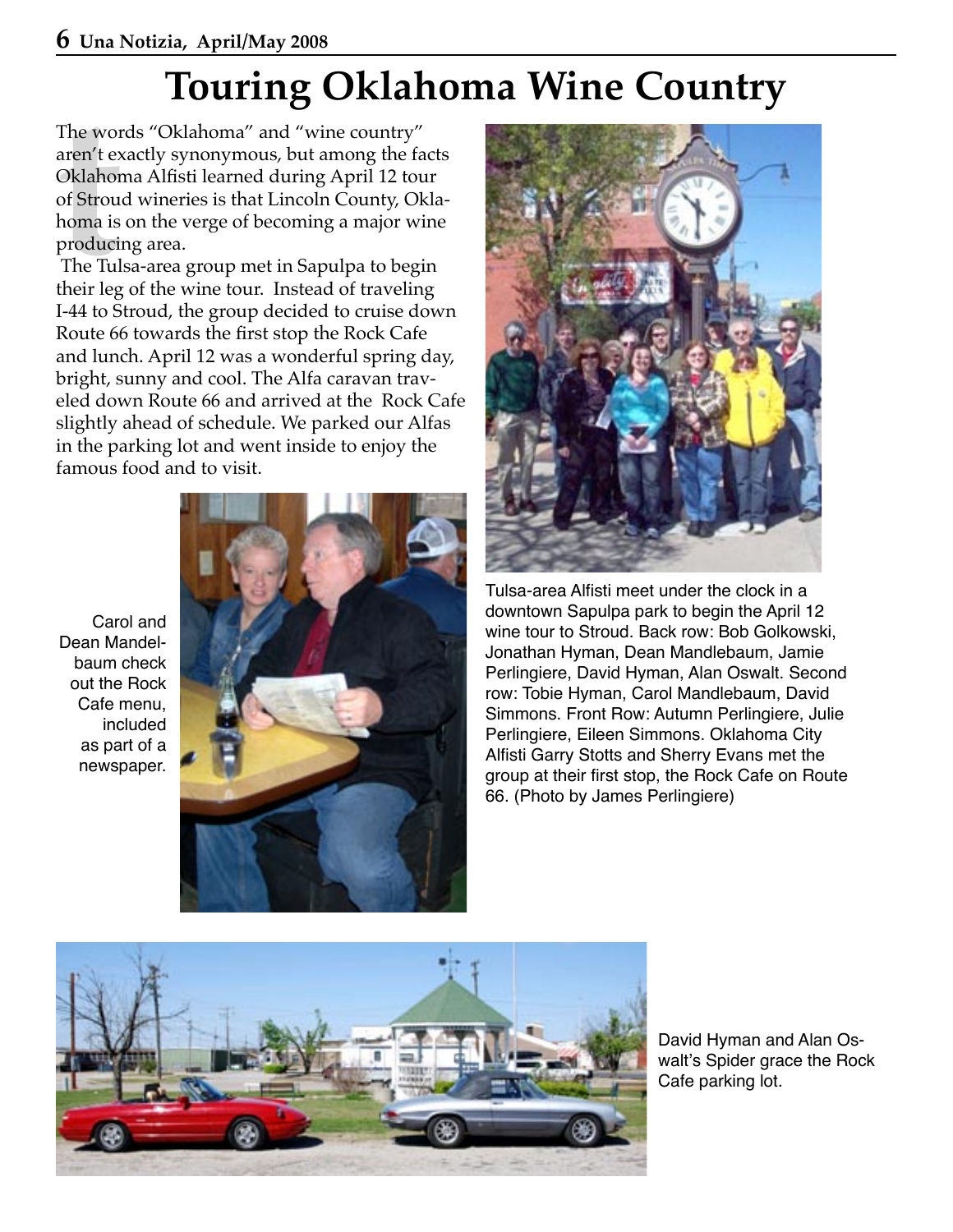

Joan Neidell, Les Neidell, Bob Golkwoski (drinking coffee) James Perlingiere and Julie Perlingiere crowd around a table at the Rock Cafe.



Seated at a counter, Autumn Perlingiere talks to Jamie Perlingiere, David Simmons and Alan Oswalt.

#### **STABLERIDGE WINERY**

Our first winery stop was StableRidge, just<br>
Ing room and gift shop are located in<br>
Stroud's first Catholic Church, which was begun a few blocks from Rock Cafe. The tasting room and gift shop are located in in 1898 and finished in 1902. Owners Annetta and Don Neal grow grapes and contract with other Oklahoma grape growers in order to produce their wines. Annetta is a retired first grade teacher.

 The winery is the result of two tornadoes: a 1999 storm which hit the Neal's home on the adjoining property. The Neals purchased the property where the winery is now located and planted the first grapes in 2000. In 2003, a tornado demolished their warehouse in downtown Stroud. They built a replacement building which now houses their winery. Their wines have won gold medals in competitions and are distributed throughout the state—and even exported to California!

David Simmons, Autumn Perlingiere, Carol Mandlebaum and Tobie Hyman listen to Annetta and Don Neal's presentation of their wines in the StableRidge tasting room.



Julie Perlingiere and Les Neidell listen as StableRidge owner Don Neal explains the winemaking process.

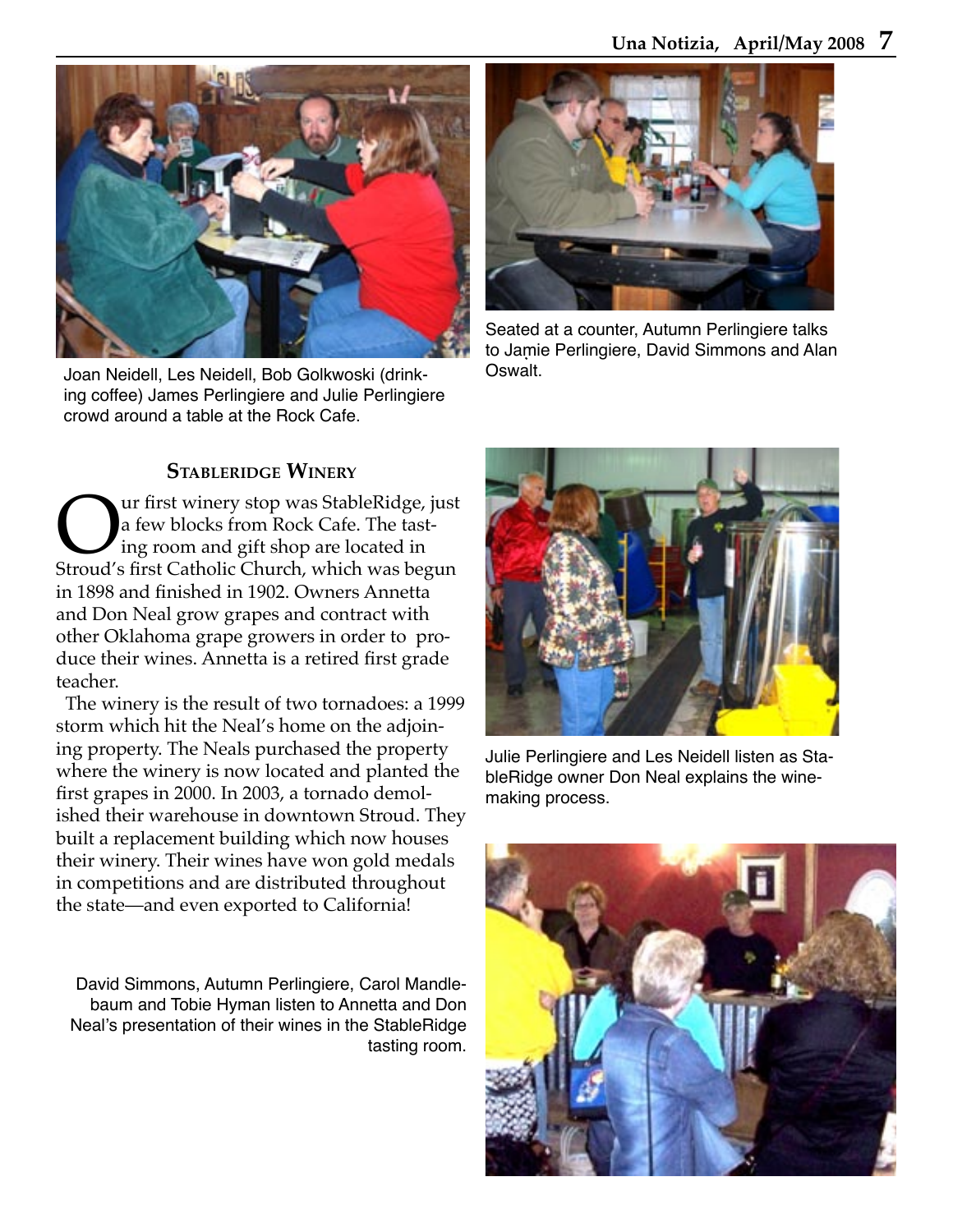#### **TERRITORIAL CELLARS**

**OURE SERVING SERVING STANDARY SERVING STANDARY STANDARY STANDARY STANDARY STANDARY STANDARY STANDARY STANDARY STANDARY STANDARY STANDARY STANDARY STANDARY STANDARY STANDARY STANDARY STANDARY STANDARY STANDARY STANDARY STA** was Territorial Cellars, a short distance from StableRidge. Territorial Cellars was a few weeks away from opening in 2006 when a fire destroyed their building in downtown Stroud. The owners moved the operation closer to their vineyards on Highway 99 north of Stroud. Open not quite a year, their wines are blends. Territorial Cellars has a large dining room and serves limited lunch and dinner. Our group took two large tables for tasting six different wines.



Territorial Cellars Tasting Group: Sherry Evans, Autumn Perlingiere, Jamie Perlingiere, David Simmons, Eileen Simmons, Julie Perlingiere, Bob Golkowski and Garry Stotts. Photo by James Perlingiere



The Other Winetasting Group: Joan Neidell, Les Neidell, David Hyman, Tobie Hyman, Carol Mandlebaum. Photo by James Perlingiere.

An Alfa and a parking lot—a combination for Alfa Talk. In the Territorial Cellars parking lot, David Simmons, David Hyman and Dean Mandlebaum discuss the upcoming top tech session.



Les Neidell and James Perlingiere watch David Hyman take a photo in the Territorial Cellars wine-making area.



And the result of the experimental photoshooting: James Perlingiere's face in the door of the vat. (How much winetasting had happened at this point?) Photo by David Hyman.

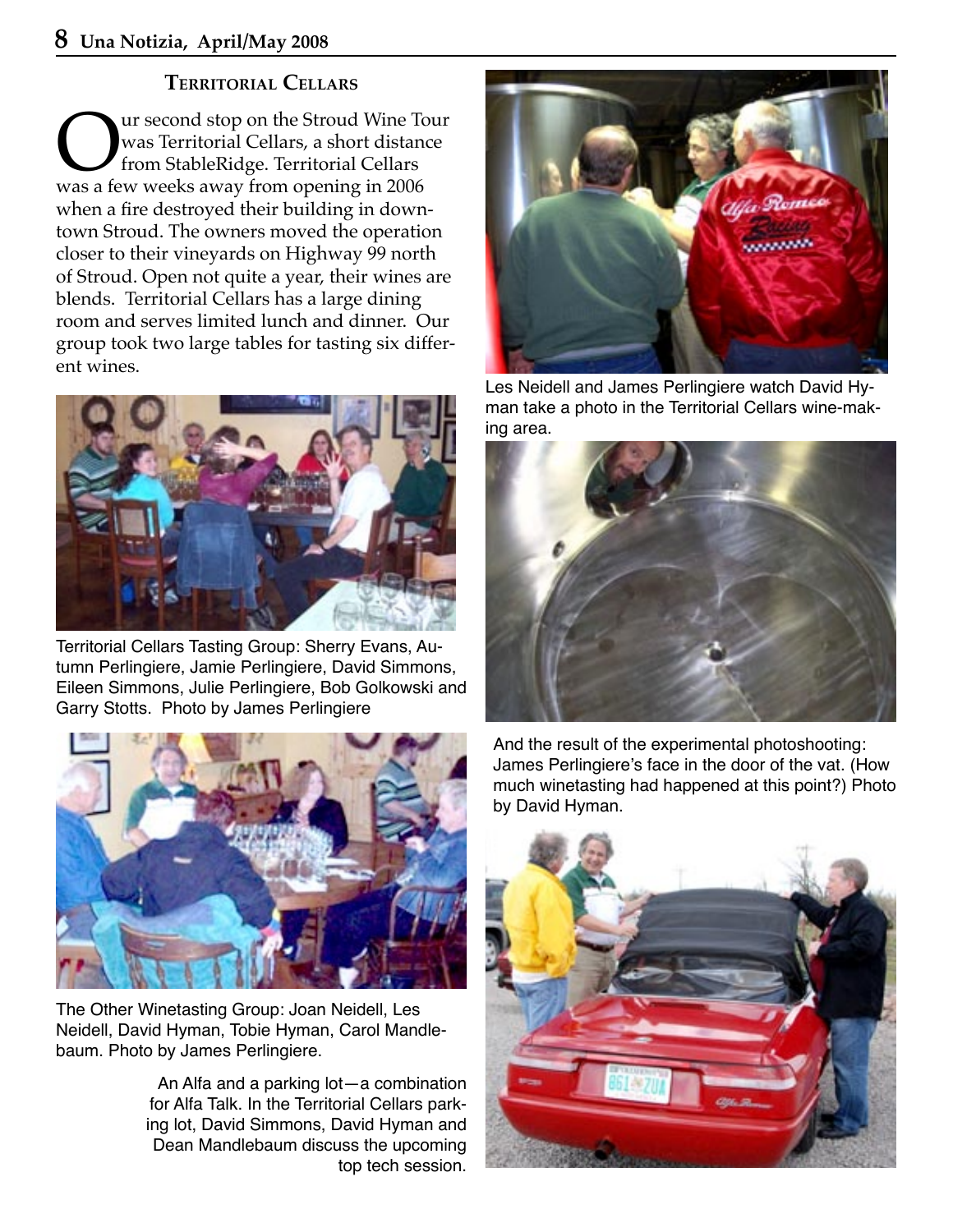## **Supercharge It!** *A Visit to Hi-Performance*

**A VISIT TO**<br>Want to make your *i*<br>erful? Alfisti who vis<br>Misty Gordon's Hi-I<br>Store on March 29 ne<br>the results of superc<br>including Les Niede<br>The event drew a la Want to make your Alfa more powerful? Alfisti who visited Greg and Misty Gordon's Hi-Performance Store on March 29 near Sapulpa saw the results of supercharging cars, including Les Niedell's Alfa Spider.

 The event drew a large crowd who enjoyed learning about supercharging and talking Alfas. While the guys were out in the shop, the women were inside, where Stephanie and Robin Kernyansky led a jewelry tech session. Participants made necklaces and bracelets while getting caught up on life events.

 After car talk and jewelry making, the group adjourned to Toscana, an Italian restaurant in Sapulpa, for good food and to continue the good conversation.

Steve Kernyansky, Russ Neely, David Simmons, Scott Fowler and Alan Oswalt engage in some Alfa shop talk.





Greg Gordon explains the supercharging process as David Simmons, Les Neidell, John DiMaggio and Hank Sossin listen.



Hank Sossin, John DiMaggio and David Simmons pay close attention to Bob Golkowski's technical explanation.



Steven Kernyansky points to the engine in Les Neidell's Spider as he asks Les a question.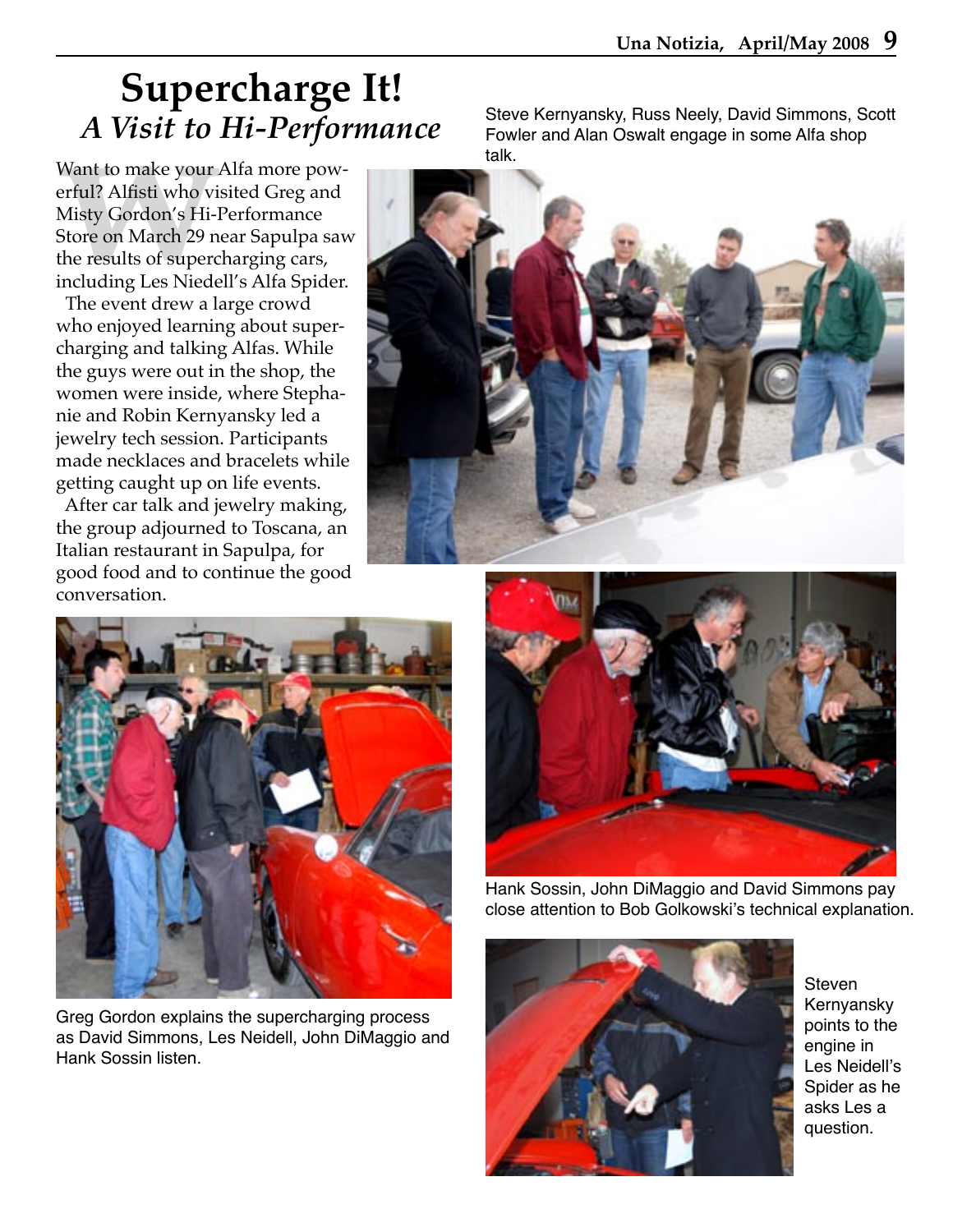

Les Neidell makes a point to an interested Steve Kernyansky.





# **Holiday Plans**

.<br>Summer ha<br>thinking al<br>Members i<br>holidays w<br>Inn murde<br>Inn murde Summer has barely begun, but we're already thinking about December. What's up with that? Members indicated an interest in celebrating the holidays with a murder mystery at Stone Lion Inn in Guthrie.

 Club members have participated in Stone Lion Inn murder mysteries twice previously and both have been a lot of fun!.The most fun was the time we had enough Alfisti to reserve the entire evening just for our group. Beneath the surface of that mild-mannered Alfa Guy or Gal lies an accomplished actor and there are plenty of witnesses.

 Our goal is to get enough people that we can repeat the fun with an Alfisti-only group. For that, we need a minimum of ten couples or twenty



Russ Neely and Cliff Whisler listen as Greg Gordon explains his supercharged Fiat.



Joan Neidell and Autumn Perlingiere concentrate on their jewelry creations.

#### people.

 Autumn checked out the possibilities for December and two weekends remain: December 5 or 6 or December 19 or 20. The cost per couple for the dinner, murder mystery, room and breakfast the next morning ranges from \$181 to \$229 without group rates. Group rates are available on Friday night, but not Saturday night.

 Check in begins at 4:00 p.m. and the evening starts at 6:30 p.m. with a cocktail hour.

 Not surprisingly, December is one of Stone Lion Inn's busiest months, so we need to make reservations as soon as possible. If you're interested, let Autumn know (kuhawk4life@hotmail.com) and if you'd prefer Friday or Saturday night.

 For more information about Stone Lion Inn and the murder mystery evenings, visit their website at http://www.stonelioninn.com.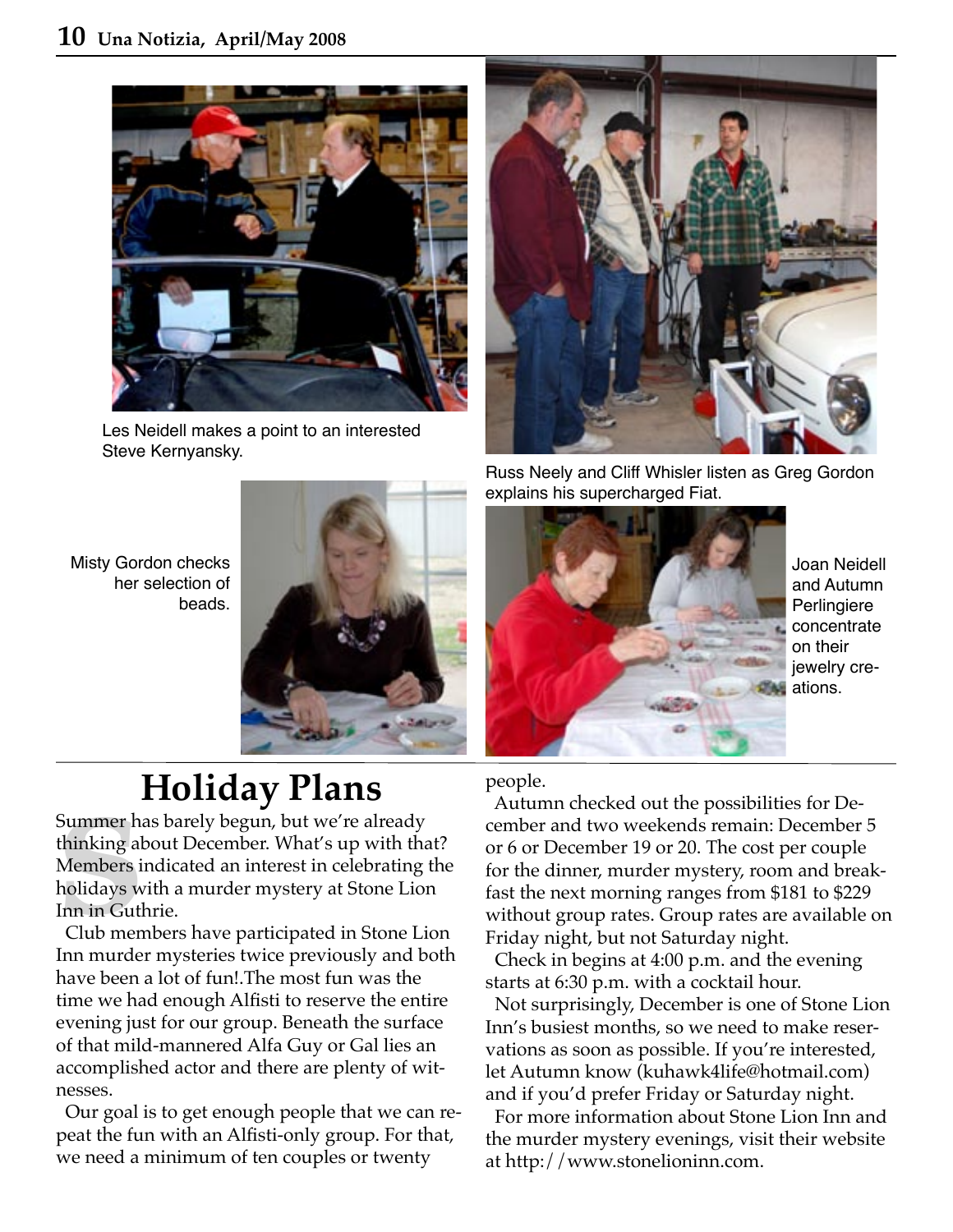### **EuroExtravaganza, 2008 Registration Form**

Please mail the completed registration form to: The Jaguar Club of Tulsa, P.O. Box 471134, Tulsa OK 74147.

Preregistration (Show Packages) for the show prior to June 9 is \$50.00 and includes one car or motorcycle, one t-shirt and one entry in the autocross. All registrations include one meal at the awards dinner, which will be at Chastain's Casual Cafe and Catering Co. Show registration after June 9 will not include a t-shirt.

| Circle T-shirt size (pre June 9 show package): Small Medium                                       |  | Large | X Large<br>XX Large |
|---------------------------------------------------------------------------------------------------|--|-------|---------------------|
|                                                                                                   |  |       |                     |
| Additional t-shirts \$15.00 each. ____Small _________Medium ____Large ______X Large ______XXLarge |  |       |                     |
|                                                                                                   |  |       | $\mathfrak{S}$      |
| Awards Dinner \$20.00/each (June 11 reservations cannot be guaranteed) Number<br>$\mathcal{S}$    |  |       |                     |
| Autocross Only \$25.00 per non-show entry.                                                        |  |       | $\mathfrak{S}^-$    |
| Additional Donation to the Shriners Transportation Fund                                           |  |       | $\mathfrak{L}$      |
|                                                                                                   |  |       | Total               |

Make checks payable to The Jaguar Club of Tulsa.

June 13. Registration, cook out, tail gate party, at the Sand Springs Hampton Inn 6:30 until ???

June 14. 8:00-10:00 Registration and set up downtown Sand Springs. 10:00-1:00 Cars and Cycles in place, participants choice judging. 1:30-4:00 autocross in the Kmart parking lot (on Charles Page Blvd) Afternoon is a self guided tour or the Coyote Trail, Keystone Eam, Osage Hills. 7:00 PM Catered awards dinner at Chastain's Casual Cafe and Catering Co, 122 North Main, Sand Springs.